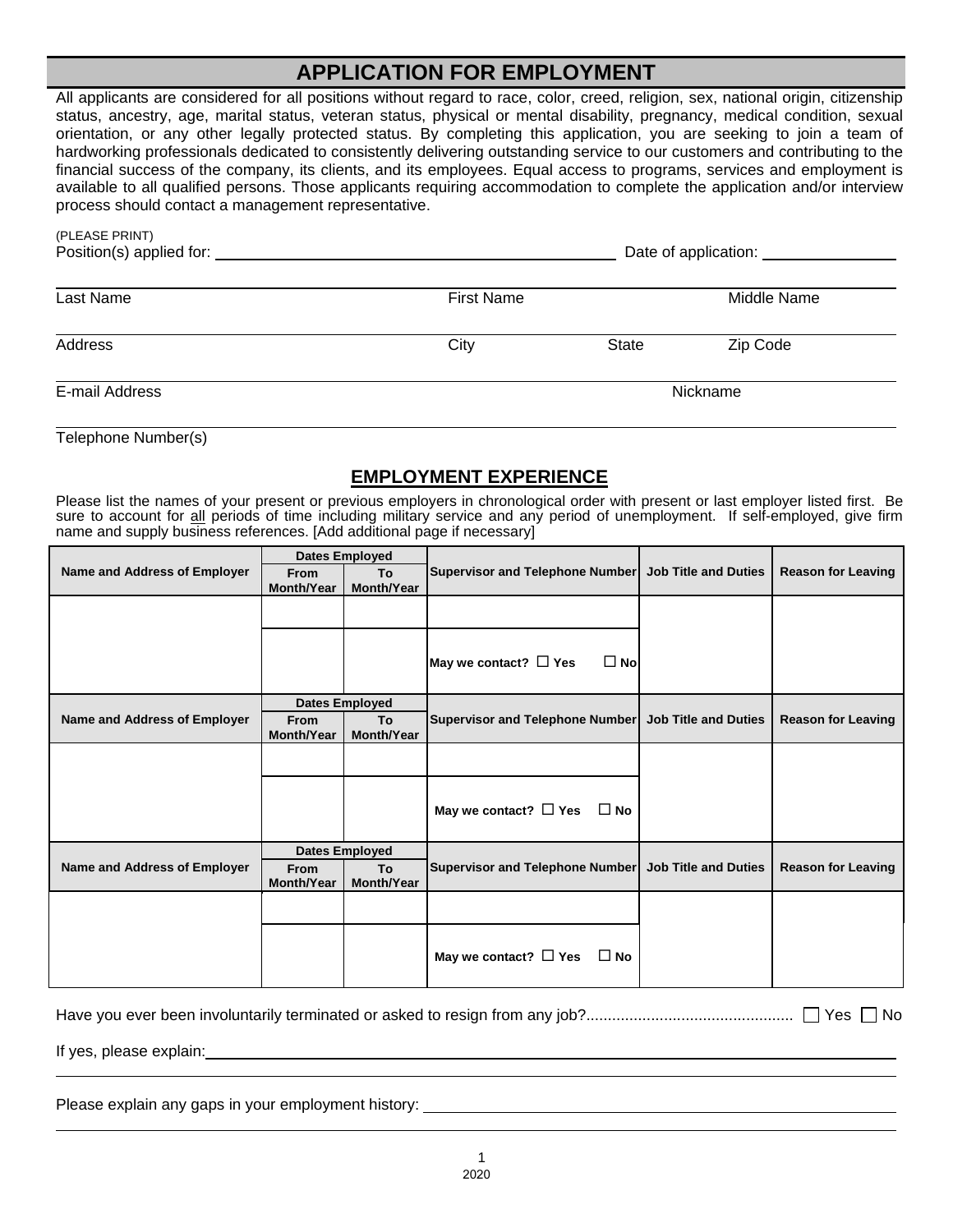Please list any other experience, job related skills, additional languages, or other qualifications that you believe should be considered in evaluating your qualifications for employment.

## **EDUCATION**

Please describe your educational background in the table provided below.

| <b>School Name</b>              | Years<br><b>Completed</b><br>(Circle) | Diploma/Degree<br>(Yes or No) | <b>Describe Course</b><br>of Study or Major | <b>Describe Specialized Training,</b><br><b>Experience, Skills and Extra-</b><br><b>Curricular Activities</b> |
|---------------------------------|---------------------------------------|-------------------------------|---------------------------------------------|---------------------------------------------------------------------------------------------------------------|
| <b>High School:</b>             | 9 10 11 12                            |                               |                                             |                                                                                                               |
| <b>College/University:</b>      | 1 2 3 4                               |                               |                                             |                                                                                                               |
| <b>Graduate/Professional:</b>   | 1 2 3 4                               |                               |                                             |                                                                                                               |
| <b>Trade or Correspondence:</b> |                                       |                               |                                             |                                                                                                               |
| Other:                          |                                       |                               |                                             |                                                                                                               |

#### **BUSINESS/PROFESSIONAL REFERENCES**

Please list three professional references of individuals who are **not** related to you.

| Name & Title | <b>Business Relationship</b> | <b>Telephone Number or Email</b> |
|--------------|------------------------------|----------------------------------|
|              |                              |                                  |
|              |                              |                                  |
|              |                              |                                  |

# **CO-WORKER REFERENCES**

Please list three people you have worked with who know you well; do not include personal friends or relatives.

| <b>Name</b> | <b>Occupation</b> | Relationship<br>(Example: Worked together at ABC<br>Company for 3 years) | Years<br><b>Acquainted</b> | <b>Telephone</b><br><b>Number</b> |
|-------------|-------------------|--------------------------------------------------------------------------|----------------------------|-----------------------------------|
|             |                   |                                                                          |                            |                                   |
|             |                   |                                                                          |                            |                                   |
|             |                   |                                                                          |                            |                                   |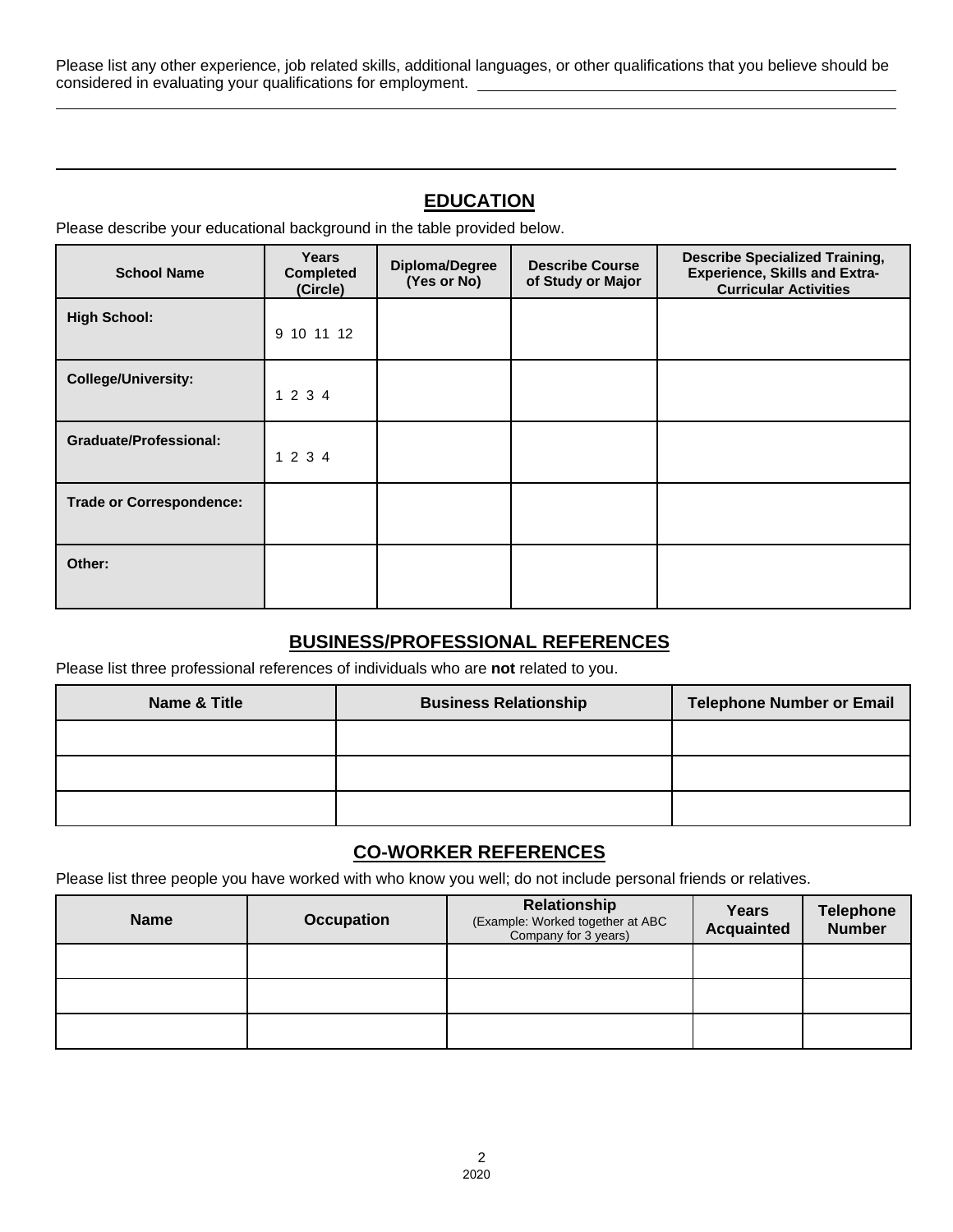### **GENERAL INFORMATION**

| 1. |                                                                                                                                                                             | ∩ No                 |
|----|-----------------------------------------------------------------------------------------------------------------------------------------------------------------------------|----------------------|
| 2. | Is any additional information relative to name changes, use of an assumed name, or nickname                                                                                 | No                   |
|    |                                                                                                                                                                             |                      |
| 3. |                                                                                                                                                                             | □ No                 |
|    |                                                                                                                                                                             |                      |
| 4. |                                                                                                                                                                             | $\Box$ No            |
|    |                                                                                                                                                                             |                      |
| 5. |                                                                                                                                                                             |                      |
| 6. |                                                                                                                                                                             |                      |
| 7. |                                                                                                                                                                             |                      |
| 8. | Minimum salary requiredPer Hour \$_______________________Per Month \$__________________                                                                                     |                      |
|    |                                                                                                                                                                             | $\Box$ No            |
|    |                                                                                                                                                                             | $\Box$ No            |
|    |                                                                                                                                                                             | $\overline{\Box}$ No |
|    | 12. Are you at least 18 years old?……………………………………………………………………………………□ Yes<br>Note: If under 18, hire is subject to verification that you are of minimum legal age.            | $\Box$ No            |
|    | 13. If hired, can you present evidence of your identity and legal right to live and work in this country? $\ldots$ Yes                                                      | $\Box$ No            |
|    | 14. Are you able to perform the essential job functions of the job for which you are applying with or                                                                       | $\Box$ No            |
|    | Note: We comply with the ADA and consider reasonable accommodation measures that may be necessary for qualified<br>applicants/employees to perform essential job functions. |                      |

*This Application shall be considered active for a period of time not to exceed 45 days. Any applicant wishing to be considered for employment beyond this time period should inquire as to whether or not applications are being accepted at that time.*